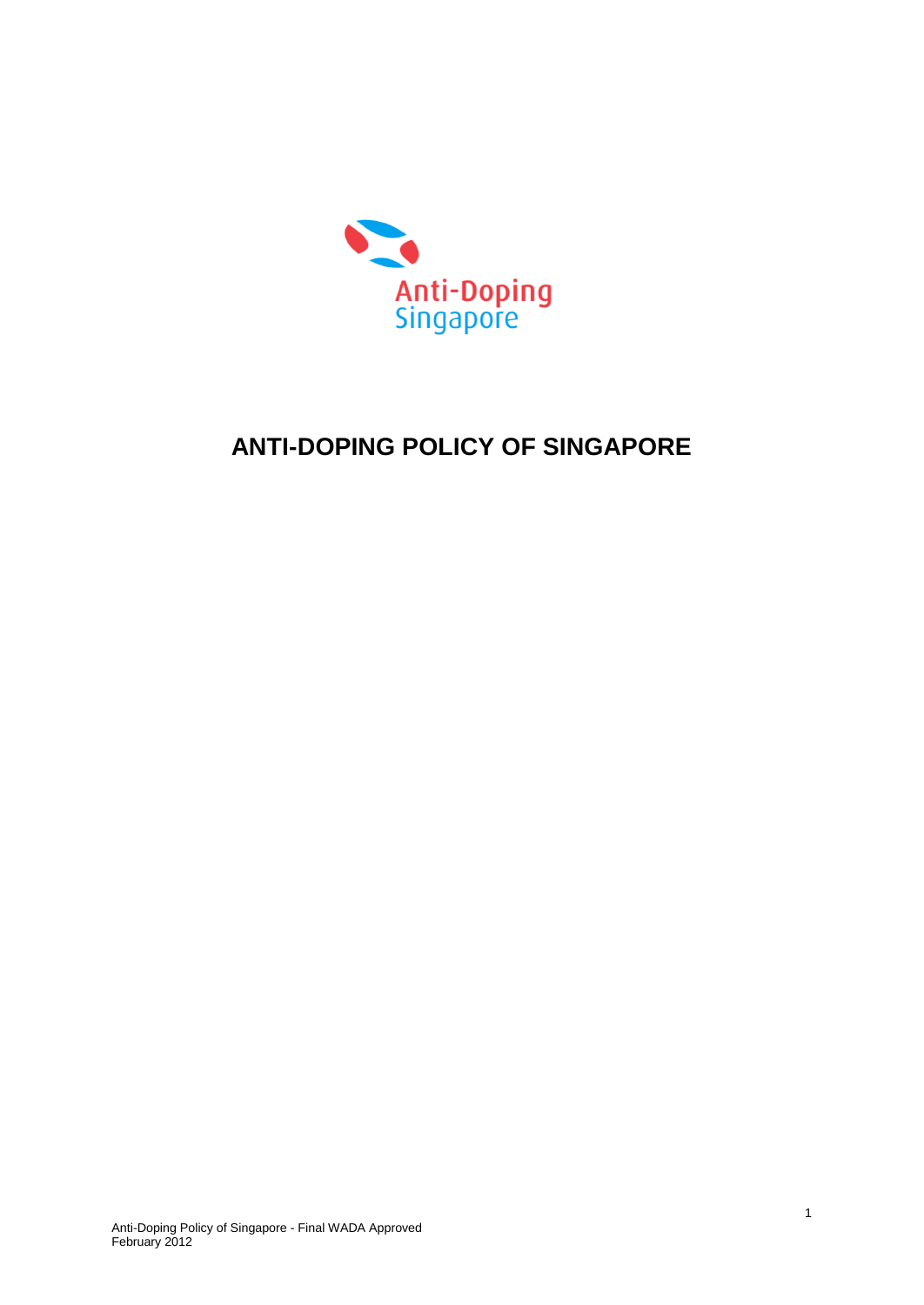| <b>ARTICLE</b> | <b>SECTION</b>                                                                                | <b>PAGE</b>    |
|----------------|-----------------------------------------------------------------------------------------------|----------------|
| 1              | Introduction                                                                                  | 3              |
| 2              | Purpose of the Policy                                                                         | 3              |
| 3              | Aim and Objectives of the Policy                                                              | 4              |
| 4              | Education                                                                                     | 5              |
| 5              | Application to and Obligations of National Sports Associations                                | 5              |
| 6              | Application to and Obligations of Athletes and Athlete Support Personnel                      | 6              |
| 7              | Application to and Requirements of Multi-Sport / Multi-Service / Major Games<br>Organisations | 7              |
| 8              | Sanctions                                                                                     | $\overline{7}$ |
| 9              | Commencement and Review of the Anti-Doping Policy of Singapore                                | 7              |
| 10             | Reporting                                                                                     | 7              |

# **TABLE OF CONTENTS**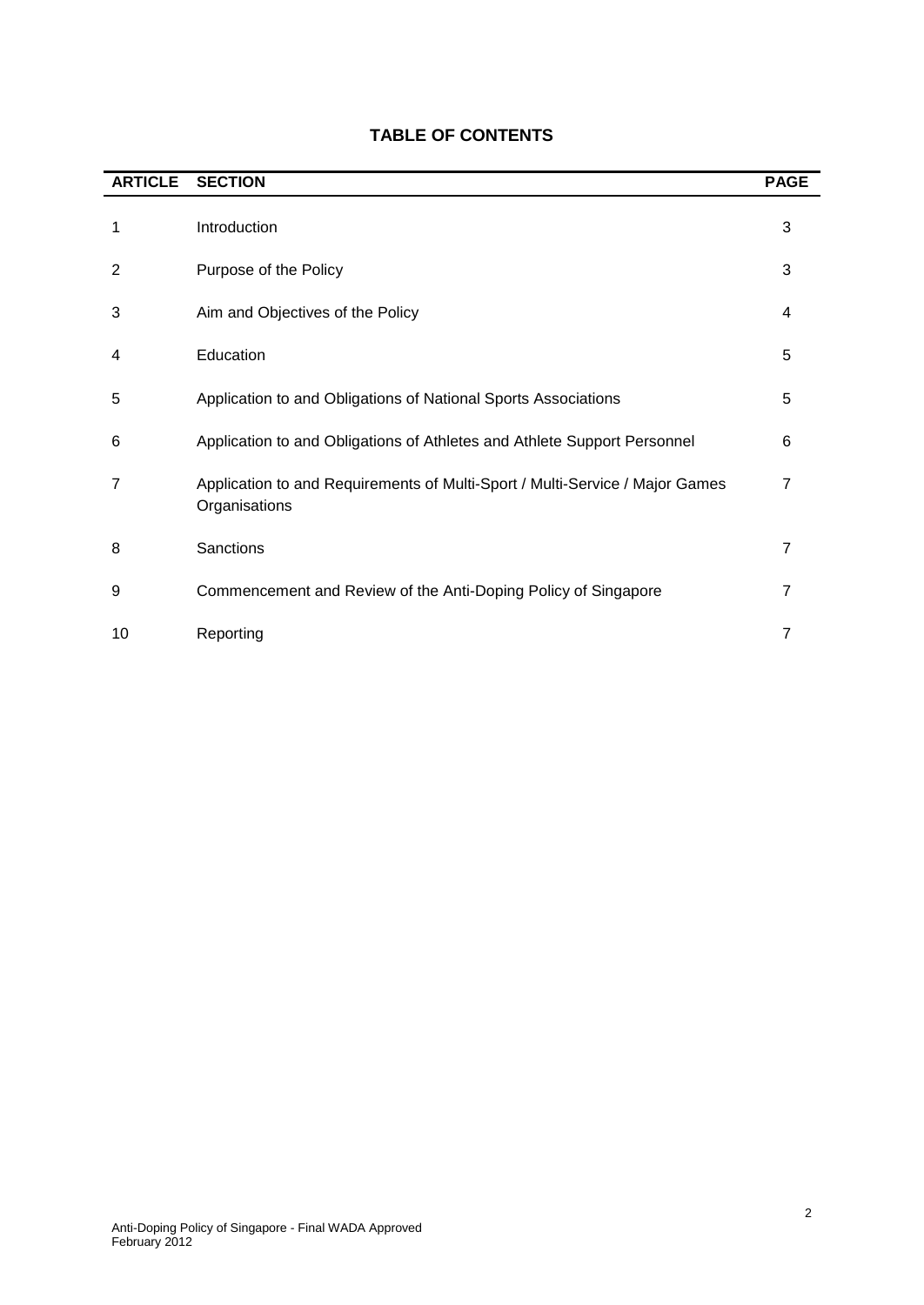# **1 Introduction**

- 1.1 Anti-Doping Singapore ("ADS") was established and designated by the Government of Singapore as the National Anti-Doping Organization to promote and support the eradication of doping in sport in Singapore.
- 1.2 The Government of Singapore was a signatory to the Copenhagen Declaration on Anti-Doping in Sport (2003) and had also ratified the United Nations Educational, Scientific and Cultural Organisation's (UNESCO) International Convention Against Doping in Sport (2005), thereby formally recognising Singapore's commitment to the implementation of the World Anti-Doping Agency ("WADA") Code ("Code").
- 1.3 The Code provides a framework for the harmonisation of anti-doping policies, rules and regulations across all sports and countries in the world. In honouring Singapore's commitment to the Code, the Anti-Doping Policy of Singapore ("Policy") and the ADS Anti-Doping Rules ("Rules") have been developed for all National Sports Associations ("NSAs") and its Participants to observe and comply with.

# **2 Purpose of the Policy**

- 2.1 Fundamental to sport being enjoyed by all is the way sport is played. There must be a commitment across all sports in ensuring standards are set for fair play and then enforced. To achieve the highest levels of integrity and sporting conduct, it is necessary for Sports Organisations, nationally and internationally, to work together. A commitment to common goals and harmonisation, particularly with respect to anti-doping, is crucial to the development of sport.
- 2.2 Doping in sport is fundamentally contrary to the spirit of sport and is detrimental to the positive impact of sport in society. The elimination of doping in sport requires a commitment by all to ethical practices, as well as sanctioning of Participants who are found guilty of a doping violation.
- 2.3 This Policy and the Rules are designed to assist NSAs in ensuring compliance with the antidoping rules of their International Federation and those of the Code. By stipulating the minimum standards and procedures (based on best practice) expected to be applied by NSAs in implementing this Policy and the Rules, ADS aims to promote a more co-ordinated and consistent approach to testing by all sports.
- 2.4 In recognition of the above, this Policy is based on the following general principles:
- (a) Cheating and abuse in sport are unacceptable and are to be condemned;
- (b) The welfare of Athletes and other sports Participants is the paramount concern;
- (c) All Participants in sports have the right to be protected from abuse in sport;
- (d) Sporting conduct and the spirit of sport are fundamental to the enjoyment of sport;
- (e) Fairness in procedure and a commitment to accountability is critical to the effective governance of sport;
- (f) Anti-doping is an international issue that requires a co-ordinated commitment by all Sport Organisations; and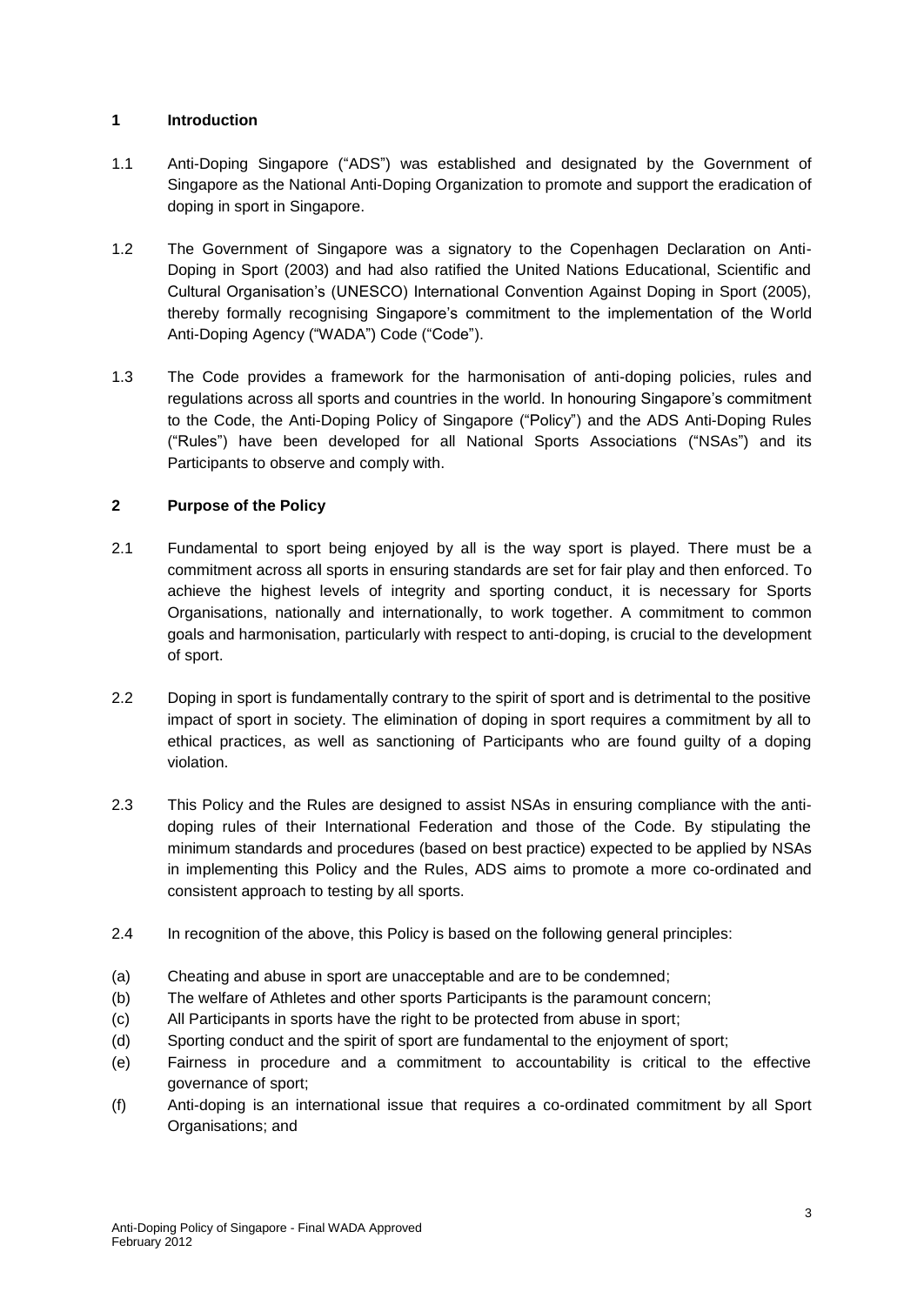(g) All personal data in connection with anti-doping activities is to be protected and processed in accordance with the requirements of the current WADA International Standard for the Protection of Privacy and Personal Information.

#### **3 Aims and Objectives of the Policy**

- 3.1 The aim of this Policy is **"To ensure sports in Singapore is free of doping."**
- 3.2 The following objectives of the Policy serve to support its aim::
- (a) To promote a culture of doping-free sport in Singapore;
- (b) To establish programmes involving education, prevention, detection, deterrence, research and other measures;
- (c) To establish consistent standards of anti-doping policy, testing and education across Singapore; and
- (d) To encourage and build upon national and international harmonisation of anti-doping in sport.
- 3.3 This Policy sets out ADS' commitment to anti-doping, the roles and responsibilities of the various stakeholders in sport, the compliance requirements and penalties for non-compliance.
- 3.4 To enable this Policy and the Rules to be carried out in Singapore, ADS has been designated by the Singapore Government as the National Anti-Doping Organisation ("NADO") having responsibility for all anti-doping matters relating to sport in Singapore.
- 3.5 To be compliant with the Code and its International Standards, ADS shall:
- (a) Establish, adopt and implement this Policy and the Rules, which conform to the WADA Code and International Standards, with the co-operation and support of NSAs and the Singapore Government;
- (b) Require all NSAs to at all times observe and adhere to this Policy and the Rules;
- (c) Establish and implement an anti-doping programme, provide education and advice for NSAs, Athletes and Athlete Support Personnel to abide by this Policy and the Rules;
- (d) Independently of all sport organisations, governments and other interested parties, plan and carry out doping control testing, including all related activities, with the purpose of combating doping in sport;
- (e) Identify and forward any violations against the Rules for review and determination by an independent disciplinary panel, which shall be appointed by the Singapore Government and whose members shall be independent of ADS' operations and any of the parties involved in the matter under review;
- (f) In cooperation with the sporting community, plan and carry out information and education activities, and anti-doping research activities for the purpose of achieving doping-free sport;
- (g) Encourage reciprocal Testing between NADOs; and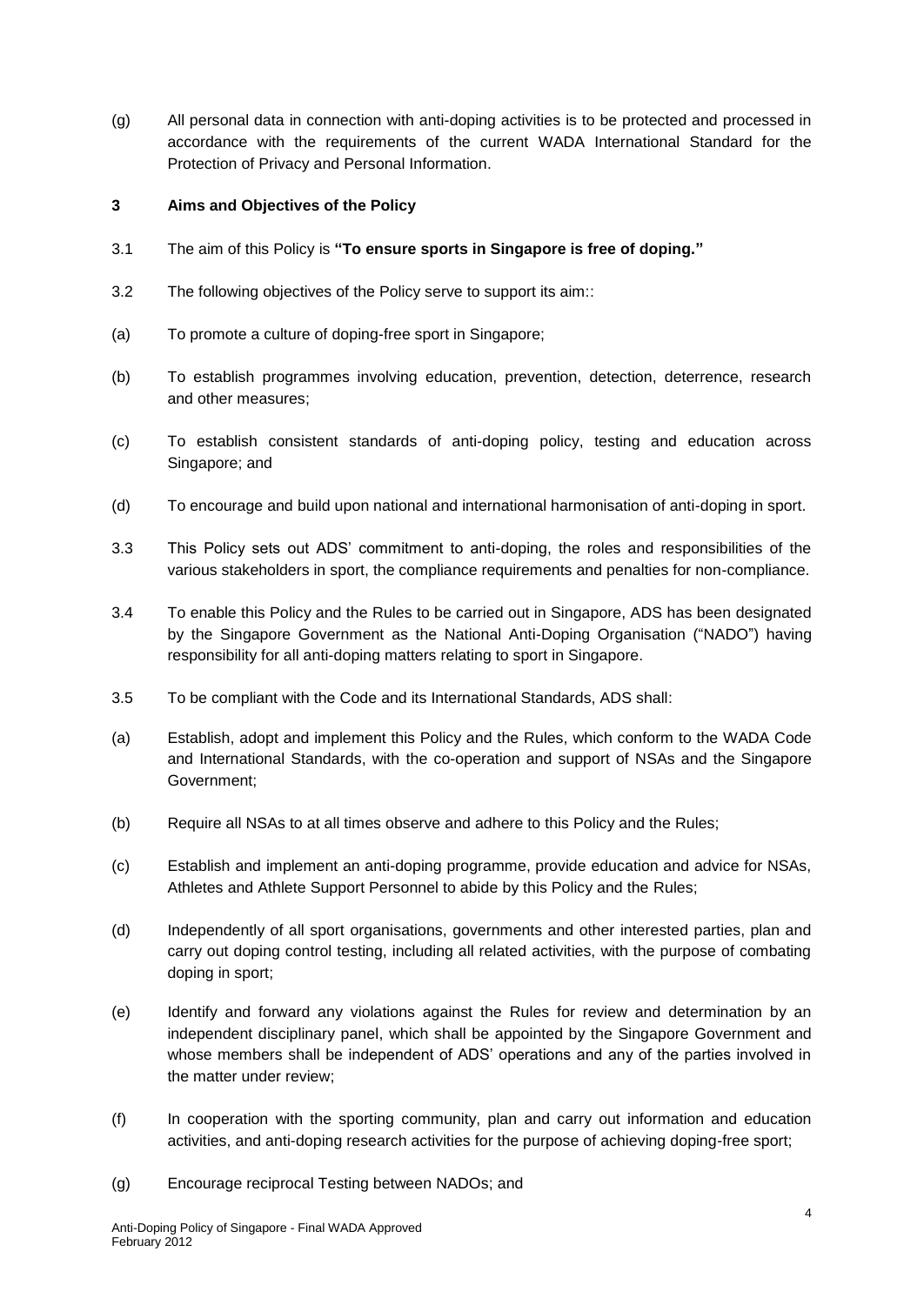(h) Support international advocacy for doping-free sport, including liaison and partnerships with other domestic and international organizations, other Anti-Doping Organisations and WADA.

# **4 Education**

- 4.1 The basic principle for information and education programmes shall be to protect the spirit of sport, as described in this Policy, from being undermined by doping and to establish an environment which promotes and encourages doping-free behaviour and conduct among Participants.
- 4.2 The primary goal shall be to educate and inform Athletes and Athlete Support Personnel about issues concerning doping in sport, and the risks of inadvertent doping.
- 4.3 ADS will assist NSAs in the planning, implementation and monitoring of information and education programmes on doping-free sport for their Athletes and Athlete Support Personnel. The programmes should provide Participants with updated and accurate information on various issues, including:
- (a) Substances and methods on the Prohibited List;
- (b) Health consequences of doping;
- (c) Sample collection procedures; and
- (d) Athlete's rights and responsibilities
- 4.4 All NSAs and Athlete Support Personnel have a responsibility to educate and counsel Athletes on the principles and provisions of this Policy and the Rules.
- 4.5 ADS, NSAs and Participants shall cooperate with each other and the Singapore Government to coordinate their efforts in anti-doping information and education.
- 4.6 ADS will also promote and seek to collaborate with the relevant Singapore Government departments to implement and monitor information and education programmes on doping-free sport for society in general.

#### **5 Application to and Obligations of NSAs**

- 5.1 All NSAs shall recognise the authority of ADS as the designated NADO responsible for all anti-doping matters relating to sport in Singapore, and fully support the efforts of ADS in the fight against doping in sport. All NSAs, including their Athletes, Athlete Support Personnel and affiliated members, are further obliged to observe, abide by and implement the anti-doping measures set out in the Code.
- 5.2 NSAs committed to doping-free sport shall accept and endorse this Policy and the Rules which are established in accordance with the Code as the basis for the fight against doping in sport.
- 5.3 All NSAs shall, at all times and in respect of its affairs and activities, observe, abide by and implement the provisions of this Policy and the Rules.
- 5.4 Each NSA will designate one staff member or other person to act as its Anti-Doping Officer in charge of the NSA's anti-doping functions, who shall also be responsible for ensuring that the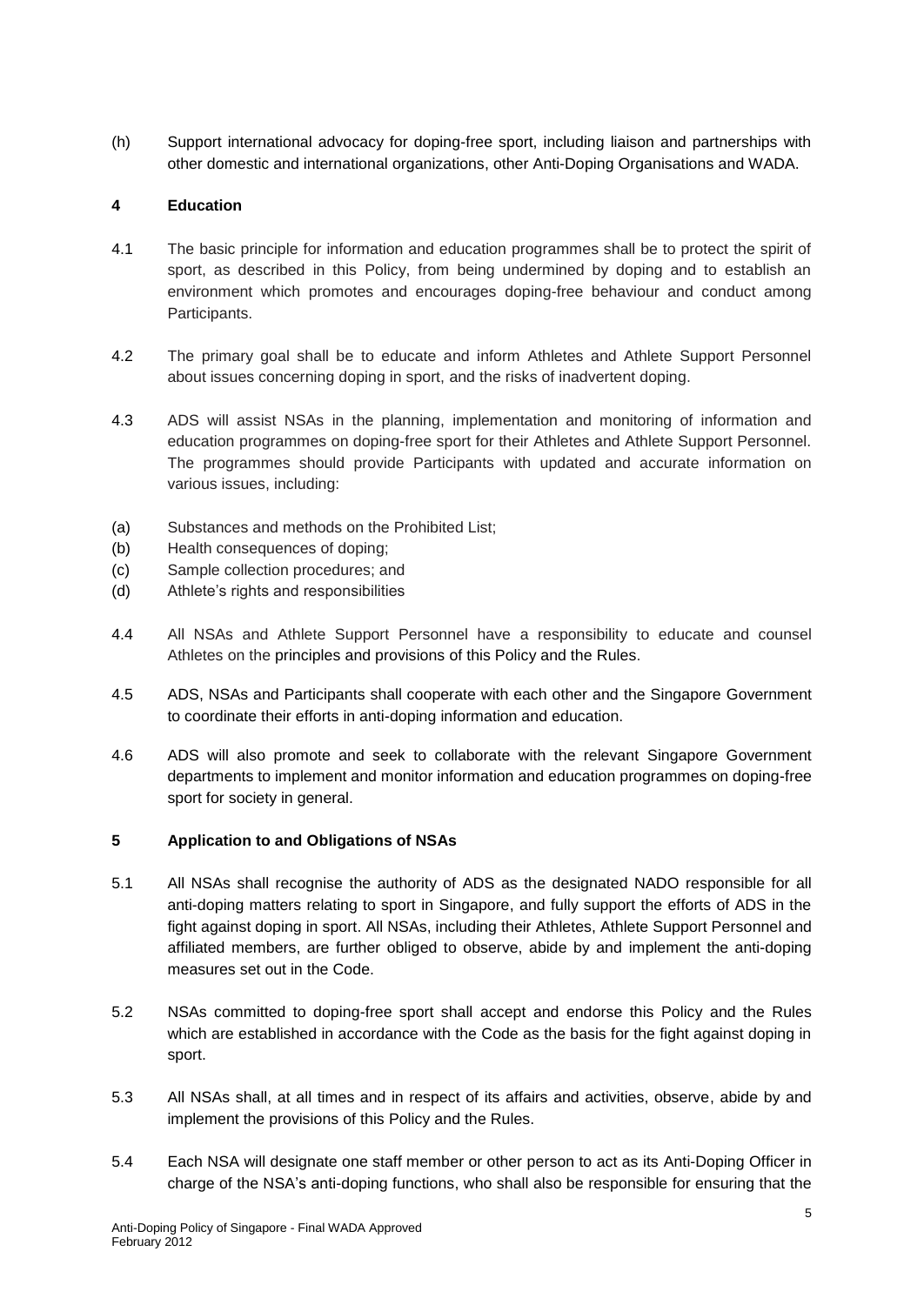NSA satisfies the requirements of this Policy and the Rules (including liaising with ADS as required).

#### **6 Application to and Obligations of Individuals**

- 6.1 Individuals are bound by this Policy by virtue of the relationship which exists between NSAs and their members or Participants through their agreement to participate in sport according to its rules. In this regard, this Policy applies to:
- (a) All individuals who are members of a NSA, regardless of nationality or where they reside or are situated;
- (b) All individuals who are members of a NSA's affiliated members clubs, teams, associations or leagues;
- (c) All individuals who participate in any capacity in any activity organised, convened or authorised by a NSA or its affiliated members clubs, teams, associations or leagues; and
- (d) All individuals who participate in any capacity in any activity organized, held, convened or authorized by a National Event organization or a national league not affiliated with a NSA.
- 6.2 In so doing, all individuals recognise ADS as the authority responsible for administering this Policy, the Rules and carrying out the ADS Anti-Doping Programme. All individuals shall, in accordance with the Code, support and abide by this Policy and the Rules.
- 6.3 Athletes must, as a minimum:
- (a) Have knowledge of and comply with all anti-doping policies and rules which are applicable to them;
- (b) Make themselves available for Sample Collection;
- (c) Take responsibility in the context of anti-doping for what they ingest and use;
- (d) Not knowingly cheat by using performance enhancing substances;
- (e) Inform medical personnel of their obligations not to Use Prohibited Substances and Prohibited Methods and to take responsibility for ensuring that medical treatment received does not violate anti-doping policies and rules pursuant to the Code, particularly the rules of procedure for Therapeutic Use Exemptions;
- (f) Cooperate with ADS and other recognised Code compliant international anti-doping programmes; and
- (g) Positively demonstrate the values and behaviour required to foster doping-free sport and true excellence in performance.